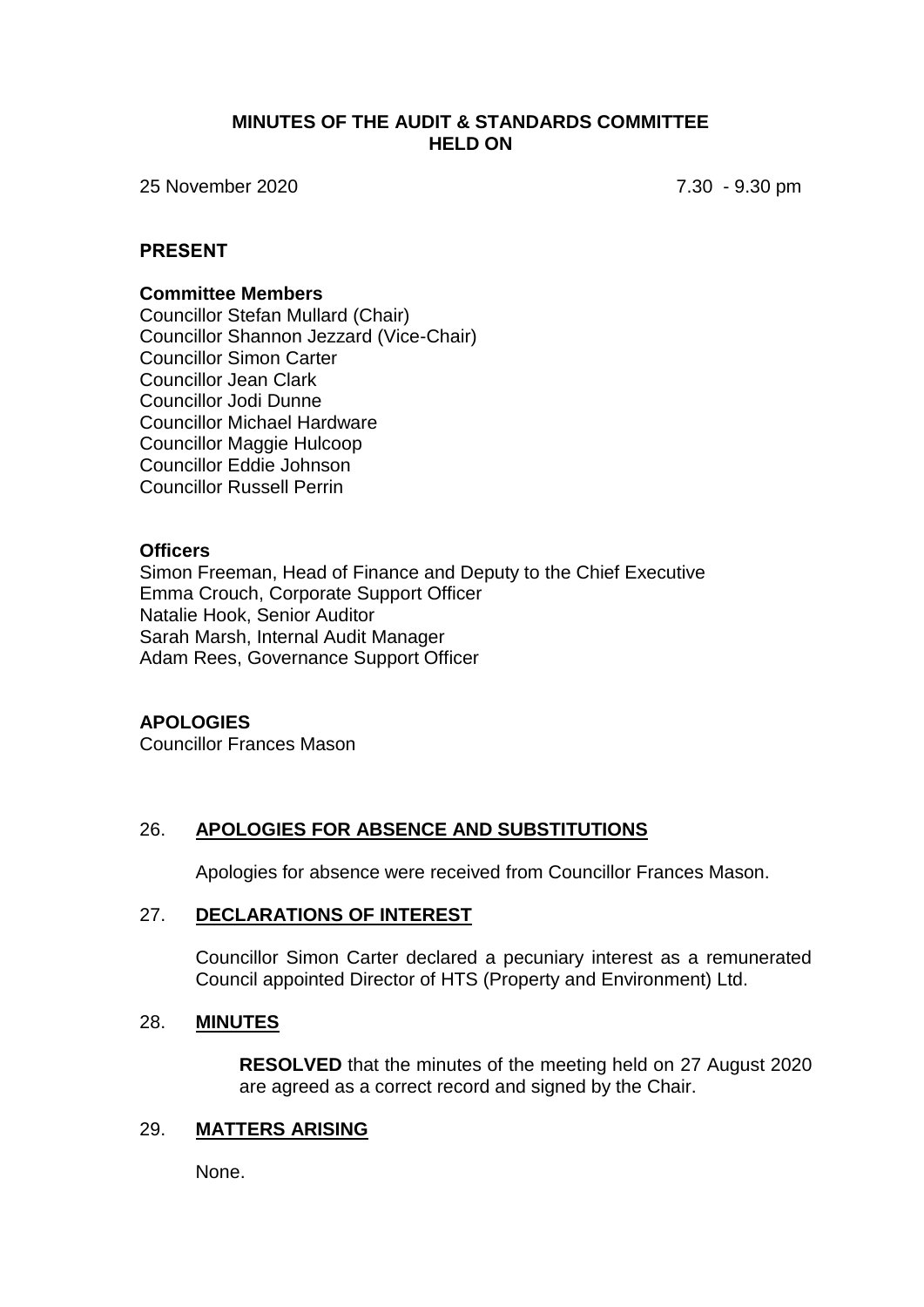# 30. **WRITTEN QUESTIONS AND PETITIONS**

None.

# 31. **NON CONTENTIOUS BUSINESS**

None.

# 32. **COMMITTEE WORK PLAN**

The Committee received its current work plan.

**RESOLVED** that the work plan is noted.

*It was agreed that items 8-11 on the agenda would be taken en-bloc.*

#### 33. **ANNUAL AUDIT LETTER 2018/19**

This item was considered as part of item 11, External Auditors Audit Results Report 2018/19 (ISA 260).

## 34. **AUDITED ANNUAL ACCOUNTS 2018/19**

The Committee considered a report on the audited annual accounts for 2018/19, which recommended that final sign off of the accounts was delegated to the Deputy to the Chief Executive and Head of Finance and Property Services in consultation with the Chair of the Audit and Standards Committee.

## **RESOLVED that:**

- **A** Upon consideration of the Auditor's Results Report earlier in the agenda, the Committee approved the latest 2018/19 Statement of Accounts presented as Appendix 1 to this report.
- **B** The Committee delegated the approval of the final 2018/19 Statement of Accounts, should the latest accounts need amendment following the completion of audit work, to the Deputy to the Chief Executive and Head of Finance and Property Services in consultation with the Chair of the Audit and Standards Committee.

## 35. **MANAGEMENT LETTER OF REPRESENTATION**

This item was considered as part of item 11, External Auditors Audit Results Report 2018/19 (ISA 260).

## 36. **EXTERNAL AUDITORS AUDIT RESULTS REPORT 2018/19 (ISA 260)**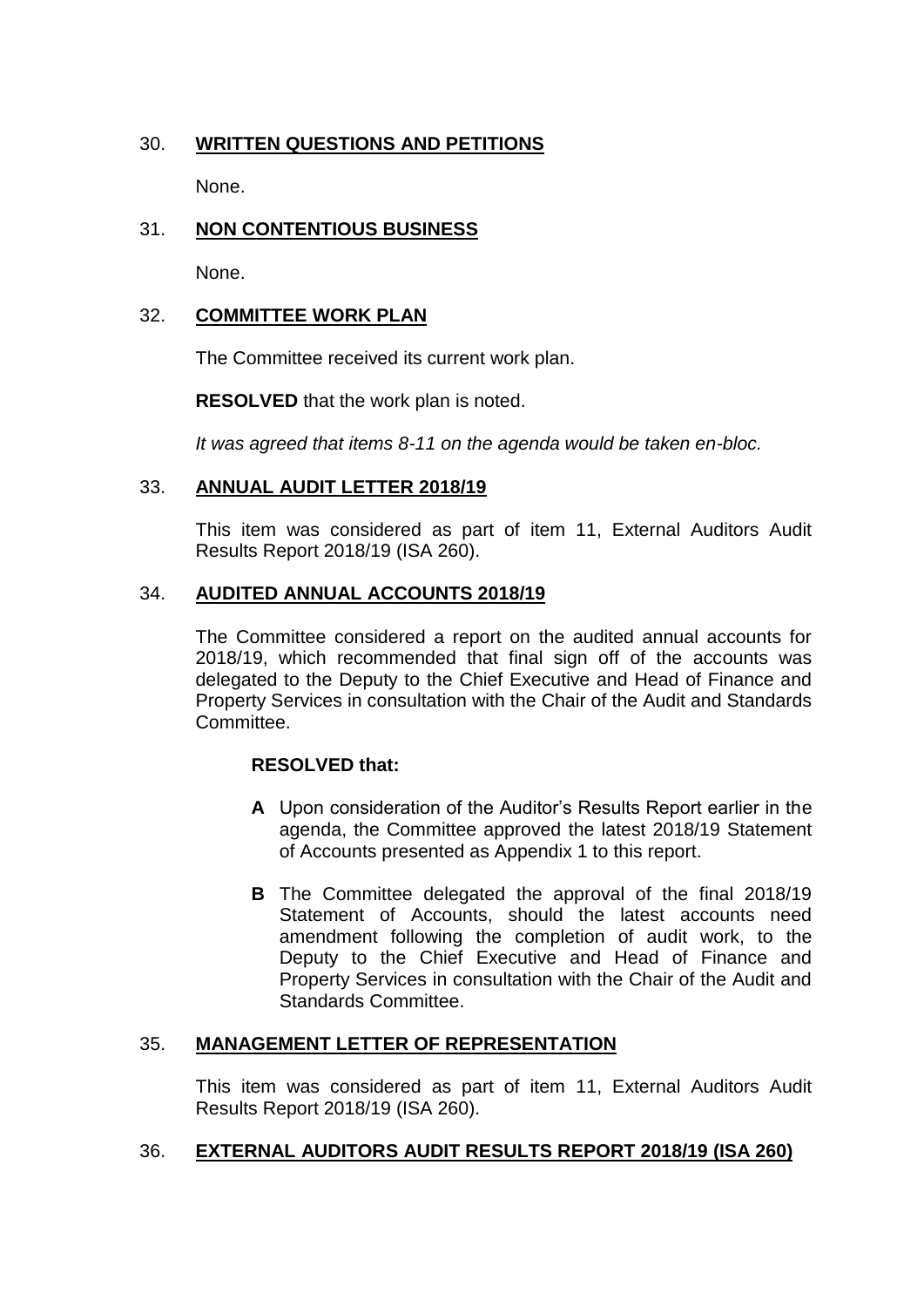The Committee received a report which set out the External Auditor's draft opinion on their audit of the Council's financial statements.

It was noted that a number of material errors remained, along with three immaterial errors that combined to make a material error. There were also some deficiencies with the Council's internal control processes. These errors were of a technical nature.

The Committee expressed their disappointment with the late provision of papers for this item, as well as the Audited Annual Accounts 2018/19, as well as the difficulty in reading the appendix due its font size.

## **RESOLVED** that:

- **A** Reviewed the Audit Results Report alongside the approval of the Statement of Accounts reported to this meeting.
- **B** Notes the Value for Money assessment of the Council's use of resources as contained within the attached report from the Council's appointed Auditor.

# 37. **EXTERNAL AUDITOR - AUDIT PLAN 2019/20**

## 38. **PERIOD 8 INTERNAL AUDIT ACTIVITY REPORT**

The Committee received a report on the activity of the Internal Audit service.

**RESOLVED that** the Committee reviewed the outcomes of the work of the Internal Audit service for the period September to November 2020.

## 39. **RISK MANAGEMENT PROGRESS REPORT**

The Committee received a report which set out revisions to the Council's strategic risk register.

## **RESOLVED** that:

- **A** The Committee noted Senior Management Board revisions to Strategic Risks and risk scores as at 30 September 2020 as set out in Appendix 1 to the report.
- **B** The Committee noted variations between residual risk scores and agreed risk appetite threshold levels together with current and future risk controls.

# 40. **REFERENCES FROM OTHER COMMITTEES**

None.